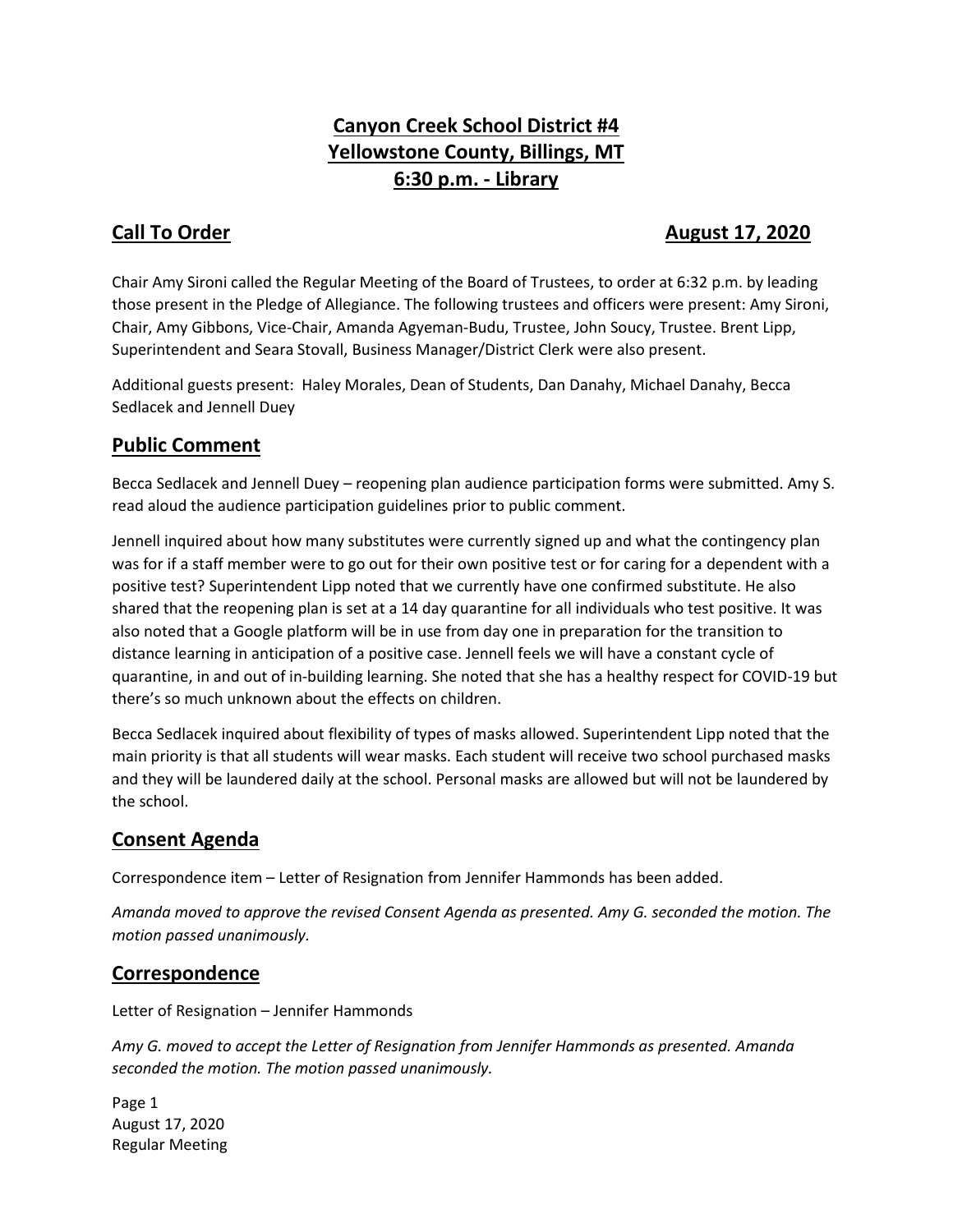## **Administrative Report**

- Superintendent's Report-
	- 1. Sports update Superintendent Lipp noted that football is scheduled to start next Friday. It was shared by the audience that football practice started at Elder Grove and Canyon Creek athletes were in attendance and participating. Superintendent Lipp will be following up with Elysian and Elder Grove, as Canyon Creek was set to co-op with Elysian for a football team.

It was also shared that the county schools decided not to allow spectators at any sports. They felt it was important to allow the students to continue to play but felt eliminating spectators would reduce the risks to student athletes and coaches. The district is looking into purchasing streaming capability equipment to accommodate fans being able to view games.

There is specific guidelines pertaining to wearing masks per specific sports; on the field/court versus on the bench/sideline. Only essential coaches are allowed on the courts/fields and will be required to wear masks.

- 2. CBEE Cooperative Open House was held today. Parents and students met the teacher, previewed the classroom and discussed pick-up and drop-off.
- 3. CCSD Open House is scheduled for Thursday, August 20<sup>th</sup>. There will be a review of cohorts, protocols, transportation, supplies, etc.
- 4. Government PPE Received today Gloves, masks, face shields and thermometers. Hand sanitizer was not received.
- 5. District purchased masks Student and staff masks have been received.
- 6. Vandalism the new storage shed was broken into sometime over the weekend. The door was kicked in but nothing was taken. The door frame does need replaced.

#### **Old Business**

A. Open Board Trustee Position recruitment status update was given. No new known individuals of interest. The Board asked the audience to spread the word.

#### **New Business**

- A. Trustees Financial Summary FY2019-20 Discussion was held. Ms. Stovall presented data and fielded inquiries from the Trustees. She reported that the district had finished the year in good shape. Fund expenditures were impacted by the COVID-19 emergency school closures. The district was able to make several supply purchases for next fiscal year, complete the reroofing of a section of roof and purchase some needed equipment.
	- *Amanda made a motion to approve the FY2019-20 Trustees Financial Summary as presented. Amy G. seconded the motion. The motion passed unanimously.*
- B. Policy
	- Policy 1400 Board Meetings first reading was completed. *Amy G. made a motion to move the regular board meeting to the 2nd Thursday of each month, starting September 10th, until the policy can be officially adopted. Amanda*

Page 2 August 17, 2020 Regular Meeting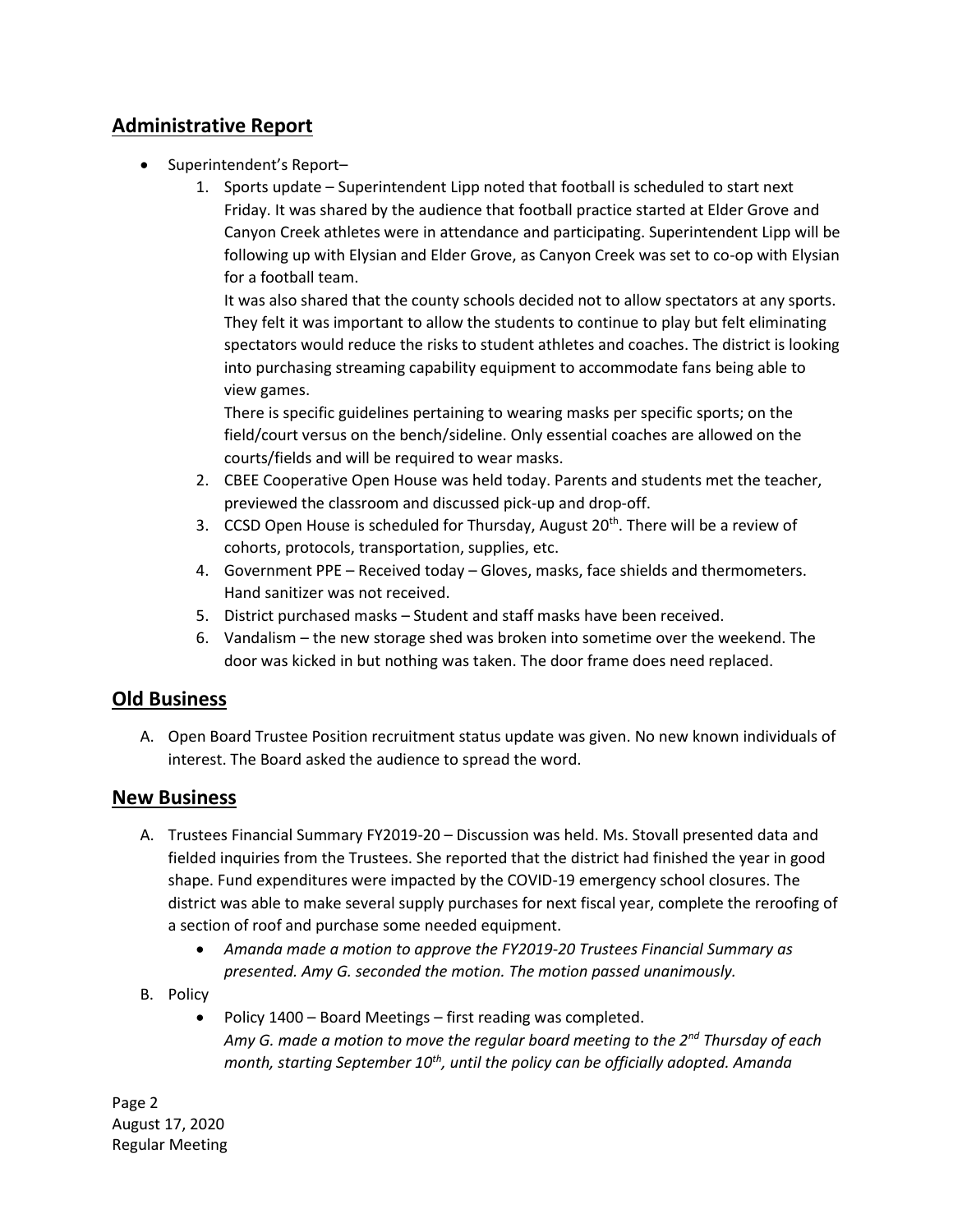*seconded the motion. The motion passed unanimously.*

 Policy 3650 – Pupil Online Personal Information Protection - Final reading was completed.

*Amanda made a motion to adopt Policy 3650 as presented. Amy G. seconded the motion. The motion passed unanimously.*

 Policy 1900 Series – COVID-19 Emergency Measures – The revisions requested to the policies from the previous Special Meeting were reviewed in detail. The Facilities Use Agreements section was discussed in detail. As the policy language stands, outside users will fill out a facilities user agreement and each request will go before the board of trustees for approval.

*Amy G. made a motion to adopt Policy 1900 Series – COVID-19 Emergency Measures as presented. Amanda seconded the motion. The motion passed unanimously.*

- C. Staff Handbook Discussion was held. Superintendent Lipp noted that the only changes made were to update the language to reflect the 2020-2021 fiscal year and appropriate formatting. Amy G. inquired about the Drug-Free Workplace language and asked for clarification from Superintendent Lipp. He will follow up with the board at the Regular Meeting in September.
	- *Amanda made a motion to approve the Staff Handbook as presented pending clarification on the Drug-Free Workplace language. Amy G. seconded the motion. The motion passed unanimously.*
- D. MOA with CCEA Discussion was held. Superintendent Lipp noted the requested changes by the Union had been made and the Union President has signed the MOA. The Union requested the MOA be reviewed again during the December Regular Meeting, scheduled for Thursday the 10<sup>th</sup>. This would give both parties an opportunity to review the agreement prior to it expiring on December 31, 2020.
	- *Amy G. made a motion to approve the MOA with CCEA as presented. Amanda seconded the motion. The motion passed unanimously.*
- E. Final Budget Hearing There was no public comment on the Final Budget for FY2020-21.
- F. FY2020-21 Final Budget Discussion was held. Ms. Stovall reviewed the budget, comparing it to the previous year. The change in mills levied this year is due to the addition of the CBEE SPED Kindergarten Readiness Cooperative. The change is also impacted by the increase in mill value for 2020.
	- *Amanda made a motion to adopt the FY2020 – 21 Final Budget as presented. Amy G. seconded the motion. The motion passed unanimously.*

## **Agenda Items for the Next Regular Meeting – September 10th**

- A. Extra-Curricular Contracts FY21
- B. CBEE Cooperative Agreement
- C. Open Board Trustee positons (1) and recruitment
- D. Trustees evaluate prior year board performance
- E. Trustees and Superintendent develop goals
- F. Staff Handbook Drug Free Workplace language clarification

Page 3 August 17, 2020 Regular Meeting